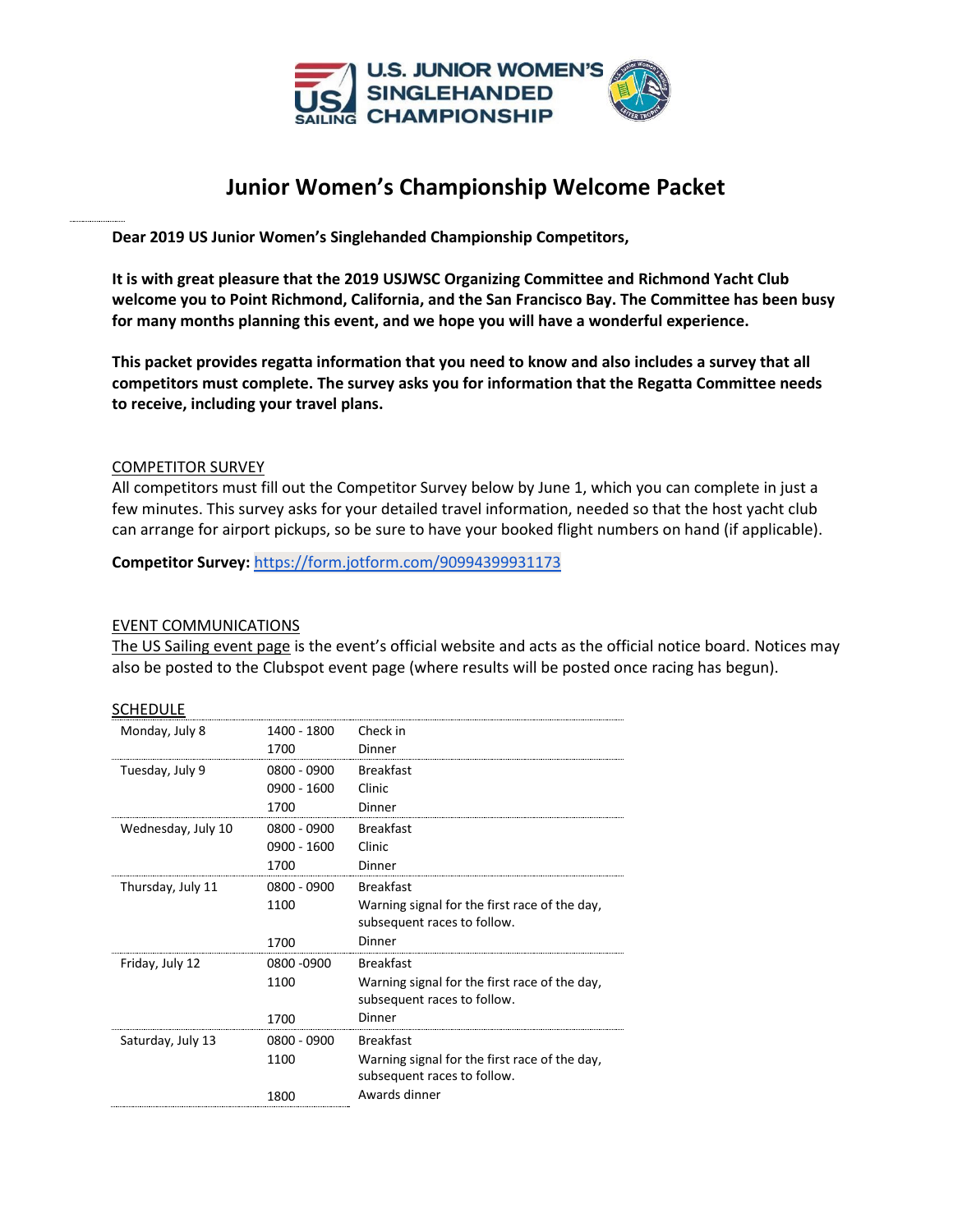

## ARRIVAL AND DEPARTURE

All competitors are to arrive on Monday, July 8 and to depart the morning of Sunday, July 14. However, a competitor whose parents want to pick her up immediately after the Awards Ceremony on Saturday night can depart at that time.

For those flying in: Competitors arriving by plane should fly into Oakland International Airport (OAK). Transportation will be provided from OAK to Richmond Yacht Club. Those flying in from cities in the continental US should arrive at OAK between noon and 3 pm. Those flying in from Hawaii should arrive at OAK between 7pm and 10pm. OAK has only two terminals, 1 and 2. We will attempt to have greeters at each baggage claims area to help you get to the transportation pickup point, so look for someone wearing an RYC hat or holding a Leiter Cup sign. If you don't find a greeter, go to Terminal 2 baggage claim and meet us outside baggage claim between the two crosswalks. Competitors may fly into an alternate airport but must coordinate their own transportation to get to the venue.

We will be tracking each competitor's arrival closely. For last minute flight delays or changes, please contact our Transportation Coordinator, Sue Alexander, at 989-295-2506.

For those departing by airplane from OAK, transportation back to OAK will be available for flights leaving OAK between 7am to 10am on Sunday the 14<sup>th</sup>.

With United Airlines you can save up to 10% on flights to US Sailing events. Log into your My US Sailing account, then go to the Member Coupons page to find the link with directions for booking with United.

If you are considered an "unaccompanied minor" by your airline, you must enter this in your travel details in the survey form. Appropriate arrangements must be made in advance with the airline, specifically contact/pick up information. The regatta's Transportation Coordinator will be in contact with you regarding these details once you have filled out the survey form. There may be an additional charge for the return flight as an unaccompanied minor. You must have enough cash or a credit card to pay this fee at check in for your return flight.

If you are trailering your own boat, the yacht club has ample storage space and will have people on hand to tell you where to put your trailer. Boats should not arrive before July  $6<sup>th</sup>$  and must be removed by the Monday, July 15<sup>th</sup>. The Richmond Yacht Club is not responsible for any damage or loss associated with the storage or use of its facilities for private boats.

## ONSITE CHECK-IN

The onsite check in will take place on Monday, July 8 from 1400-1800 in the lobby of the Richmond Yacht Club. Early arrivals to the venue are not permitted unless approved in advance by US Sailing and the Regatta Chair.

## HOUSING

All competitors will be assigned to a host family for the duration of the event. It is a nice gesture to bring them a small item as a thank you for hosting them. Competitors will not be informed of the name of their host until the onsite check in. No alternative housing is permitted, and no local competitor may stay at her own home unless she is hosting at least one other competitor. If a local competitor wishes to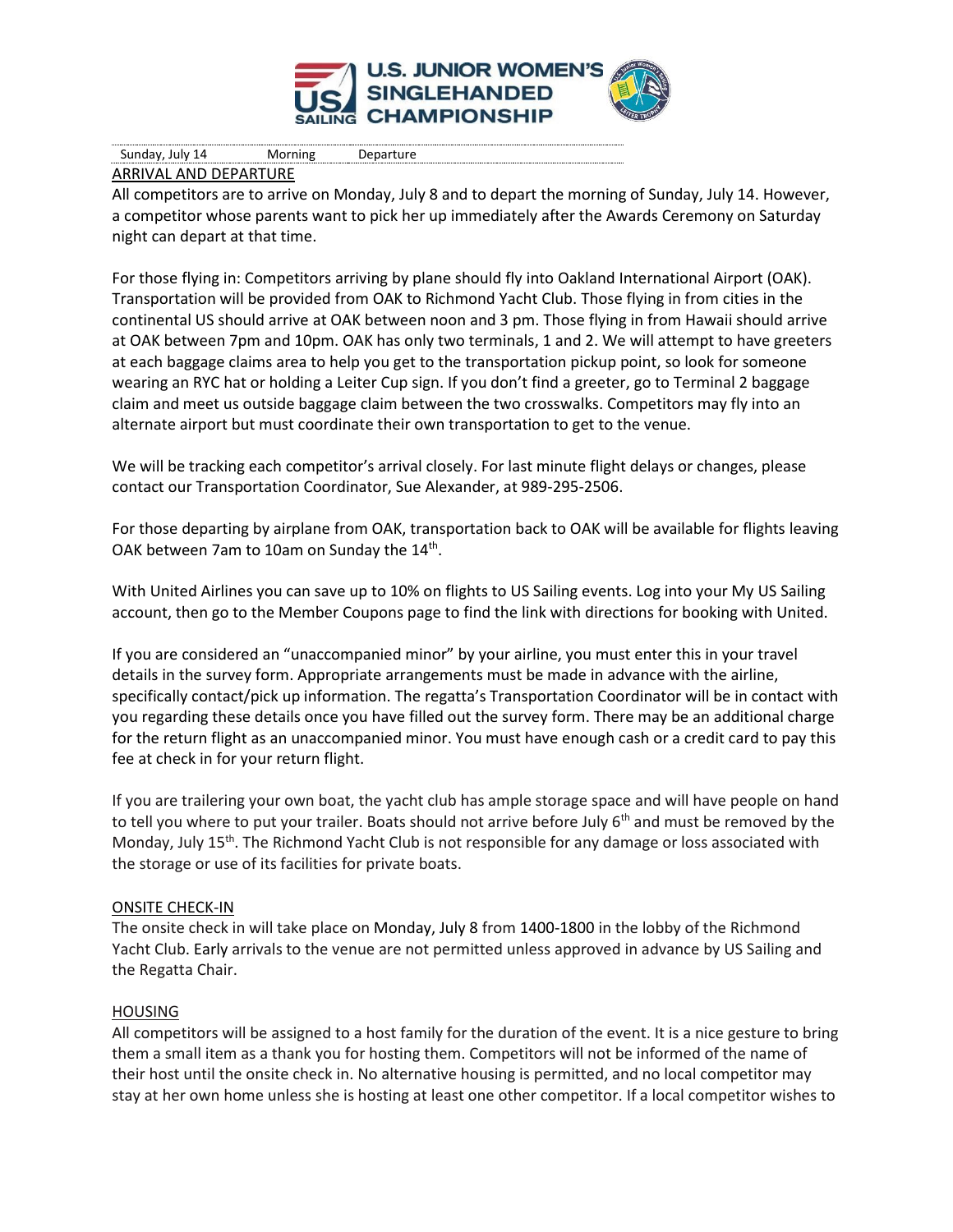

house other competitors, she should contact Lynda Corrado, Regatta Chair, at l.corrado1250@gmail.com

The host family pickup time from the Richmond Yacht Club on Monday, July 8<sup>th</sup> is 8:30pm. Transportation to and from the yacht club each day during the event will be provided by the host family. Be sure to exchange phone numbers with your host to coordinate pickups from the club each evening. Competitors are not permitted to drive themselves at any time during the event. They can walk to and from nearby host homes. A walking map will be provided.

## CURFEW

There will be a 9pm curfew during the event, meaning all competitors must have returned to their host family's home by this time each night. These regulations are in effect from check-in through the duration of the event.

## CLINIC AND COACHING

There will be a mandatory two-day clinic held July 9 and 10. The clinic is funded by a generous donation from the Clagett Trust. Top level US Sailing Certified coaches will be provided for all sailors for the clinic and the regatta. Be sure to bring a notebook and pen to take notes during the on-land sessions of the clinic. No private coaches are permitted for this event.

## MEALS

Meals for competitors will be provided throughout the regatta, starting with a light dinner on arrival day and ending with the Awards Ceremony dinner. A hot and cold breakfast will be served at the venue each morning. Lunch makings will be provided for sailors to make each morning to bring out on the water.

## WATER

This event will be certified as a Bronze Level event through Sailors for the Sea. Please bring your own water bottle from home. Richmond Yacht Club has water refill stations.

| <b>FVFNTS</b>      |                                                                                                                                                                                                                                                                            |
|--------------------|----------------------------------------------------------------------------------------------------------------------------------------------------------------------------------------------------------------------------------------------------------------------------|
| Monday, July 8     | Check-in, attaching regatta ID to sails and dollies, and game night. Welcome<br>to Richmond Yacht Club, enjoy getting familiar with the club and meeting all<br>of the girls. Dress comfortably. You will be outside so layers are advised.                                |
| Tuesday, July 9    | Dinner and evening activity to be organized by host families.                                                                                                                                                                                                              |
| Wednesday, July 10 | Girls night out! Let's hit the city, you have earned it! Bring your camera,<br>layers (the city gets windy and cold), and whatever you want to wear in your<br>photos of San Francisco landmarks. No high heels.<br>#goldengatebridge #fisherman's wharf #photoopportunity |
| Thursday, July 11  | Speaker Night                                                                                                                                                                                                                                                              |
| Friday, July 12    | Member Dinner and Movie Night                                                                                                                                                                                                                                              |
| Saturday, July 13  | Awards Ceremony and Banguet. Time to glam up and celebrate conquering<br>the windy San Francisco Bay!                                                                                                                                                                      |
| Sunday, July 14    | Travel day                                                                                                                                                                                                                                                                 |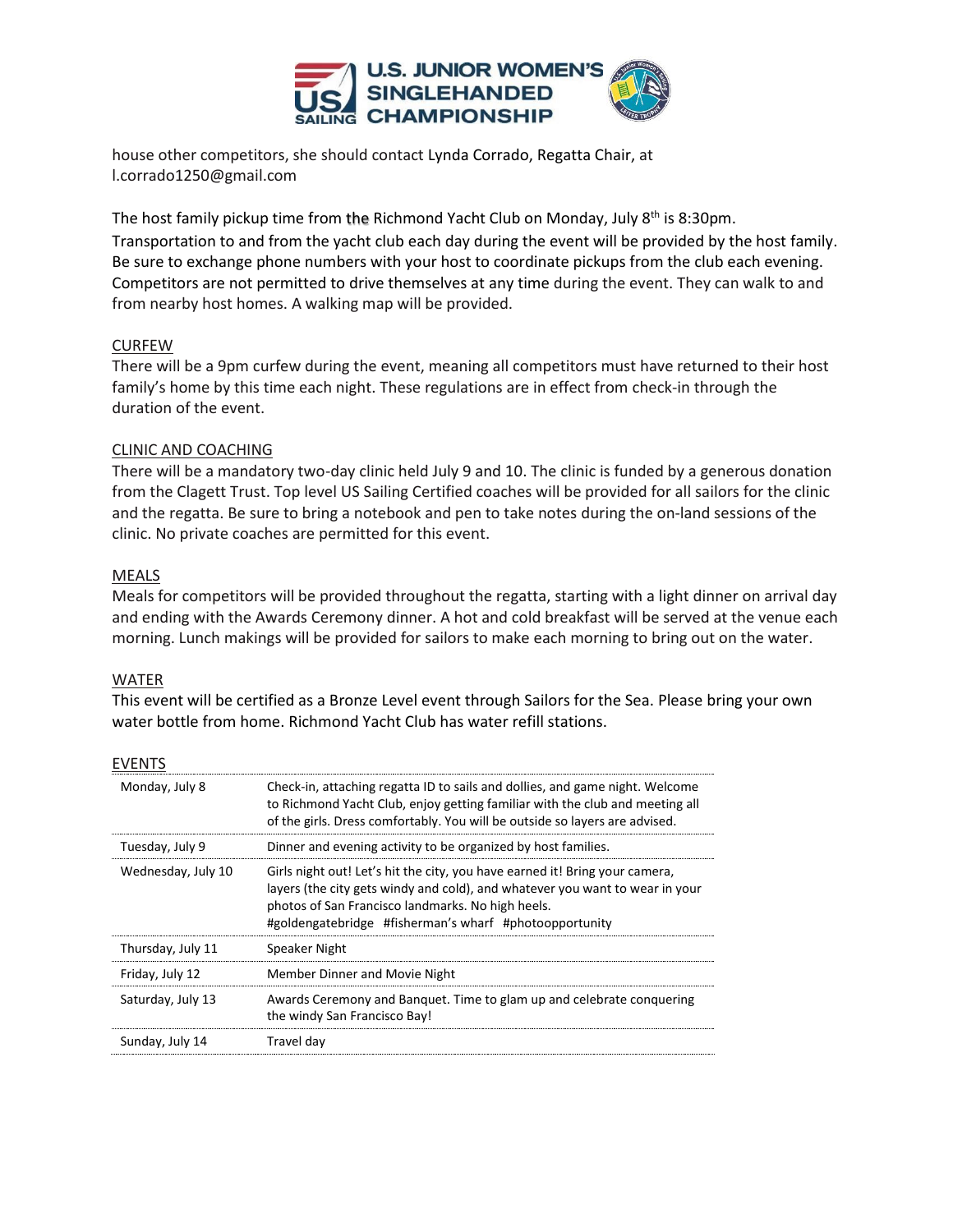

#### BURGEE EXCHANGE

Exchanging a burgee from your club with the host club has become a wonderful tradition at the US Junior Women's events. If you would like to participate in the burgee exchange, please bring a burgee from your home club. There will be a brief ceremony with an officer from the host club to make the exchange.

#### PARENTS AND GUESTS

While parents may come and watch the sailing, remember that this regatta provides top-notch level coaching across the fleet and is designed to give the competitors the opportunity for self-reliance and to support and help their peers.

Per the deed of gift, no outside contact is permitted from the moment competitors arrive at the venue each morning until the chief judge dismisses competitors at the end of the day. Parents will not be permitted to talk to competitors or their friends, help rig or de-rig, pull boats out of the water - no contact at all. This rule encourages the sailors' independence and promotes bonding among the sailors. These conditions were laid down by C. Thomas Clagett, whose trust funds the coaching at the championship. We must ask competitors and parents to respect his wishes.

Parents and guests attending are responsible for their own housing and meals during the event. Parents and guests will be able to purchase tickets for the Awards Dinner (\$35 per person), and requests for tickets should be indicated on the competitor's Survey form so the host club can plan ahead.

#### SPECTATOR BOAT

There will be a spectator boat, with daily sign-ups for this at the regatta registrar's desk in the club lobby. For those interested in bringing their own spectator boat to the event: spectator boats that are 40 feet or less may be docked at the club with permission of the Harbor Master. Please contact the Harbor Master prior to arrival a[t harbormaster@richmondyc.org.](mailto:harbormaster@richmondyc.org) No hookups will be provided.

## SAILING VENUE

Please come prepared to sail in windy conditions. On a typical July afternoon on San Francisco Bay there will be frisky, chilly thermal winds caused by air from the cool Pacific Coast being sucked into the hot inland valley. The water is chilly too, so you might wear a long-john wetsuit, warm top layers and hiking pants. The average July temperature in Point Richmond is 71 $\degree$  during the day and 56 $\degree$  at night, but there are occasional hot spells (with lower winds). It typically is warm back at the club in the late afternoon but be sure bring a jacket or be prepared to layer.

#### PACKING LIST

- 1. USCG approved PFD of the appropriate size for your weight
- 2. Appropriate sailing gear and clothing for the weather conditions.
- 3. A labeled water bottle that can be secured to boat see #4
- 4. Carabineer, bungee or other device to secure your water bottle to the boat
- 5. Sunscreen, sunglasses, hat
- 6. Tools and spare parts
- 7. Notebook, pen, current rule book
- 8. Appropriate attire for the Awards Dinner dress, skirt or nice leggings/slacks
- 9. Attire for an evening in San Francisco see the "EVENTS" section.